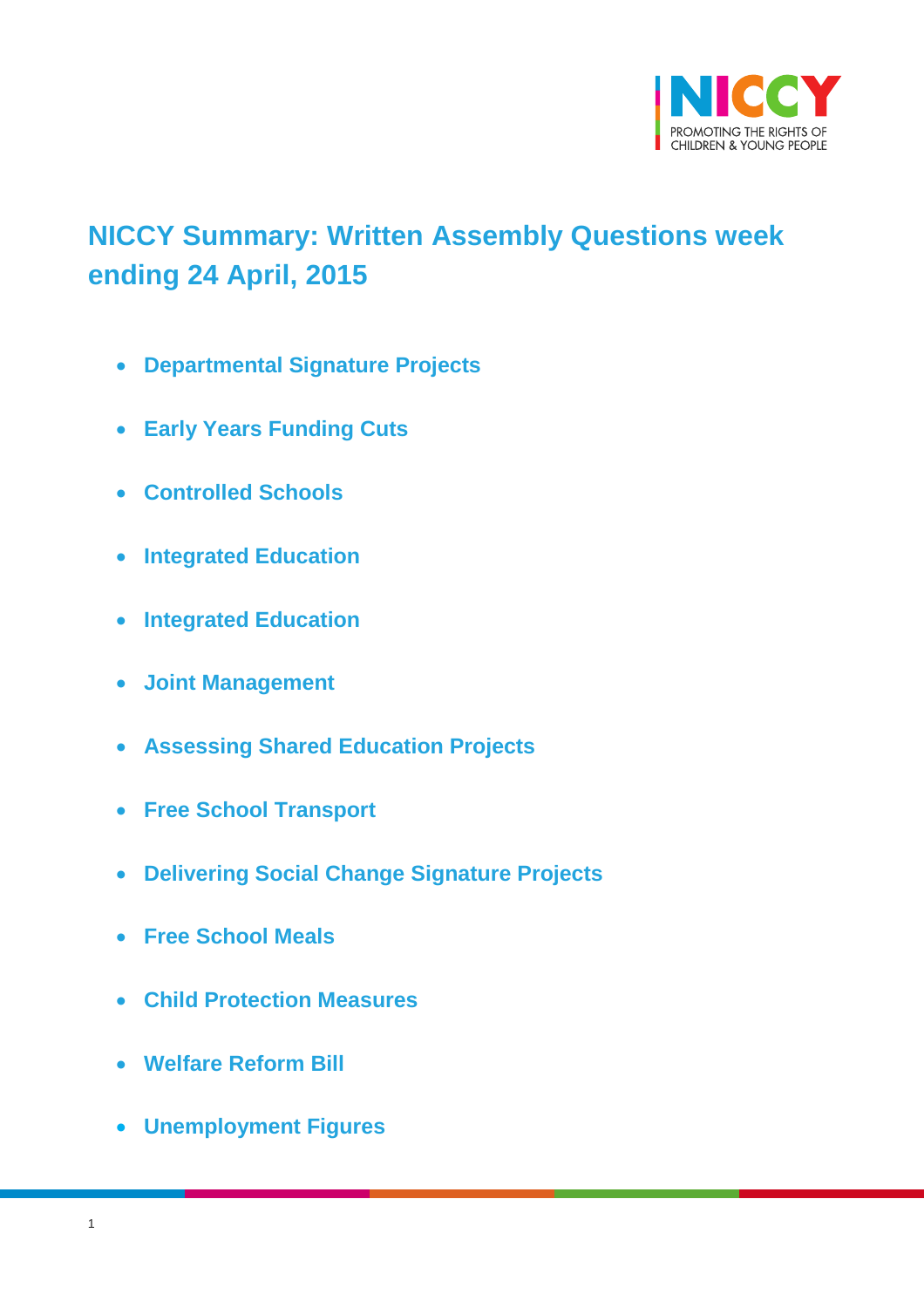

- **[Local Annual Income](#page-17-0)**
- **[Meningitis B Vaccine, Bexero](#page-18-0)**
- **[Female Genital Mutilation](#page-18-1)**
- **[Legal Age for Shotgun Licence](#page-19-0)**
- **[Statutory Time Limits –](#page-19-1) Youth Justice Cases**
- **[Human Trafficking](#page-20-0)**
- **[Enforceable 20mph Speed Limits Scheme](#page-22-0)**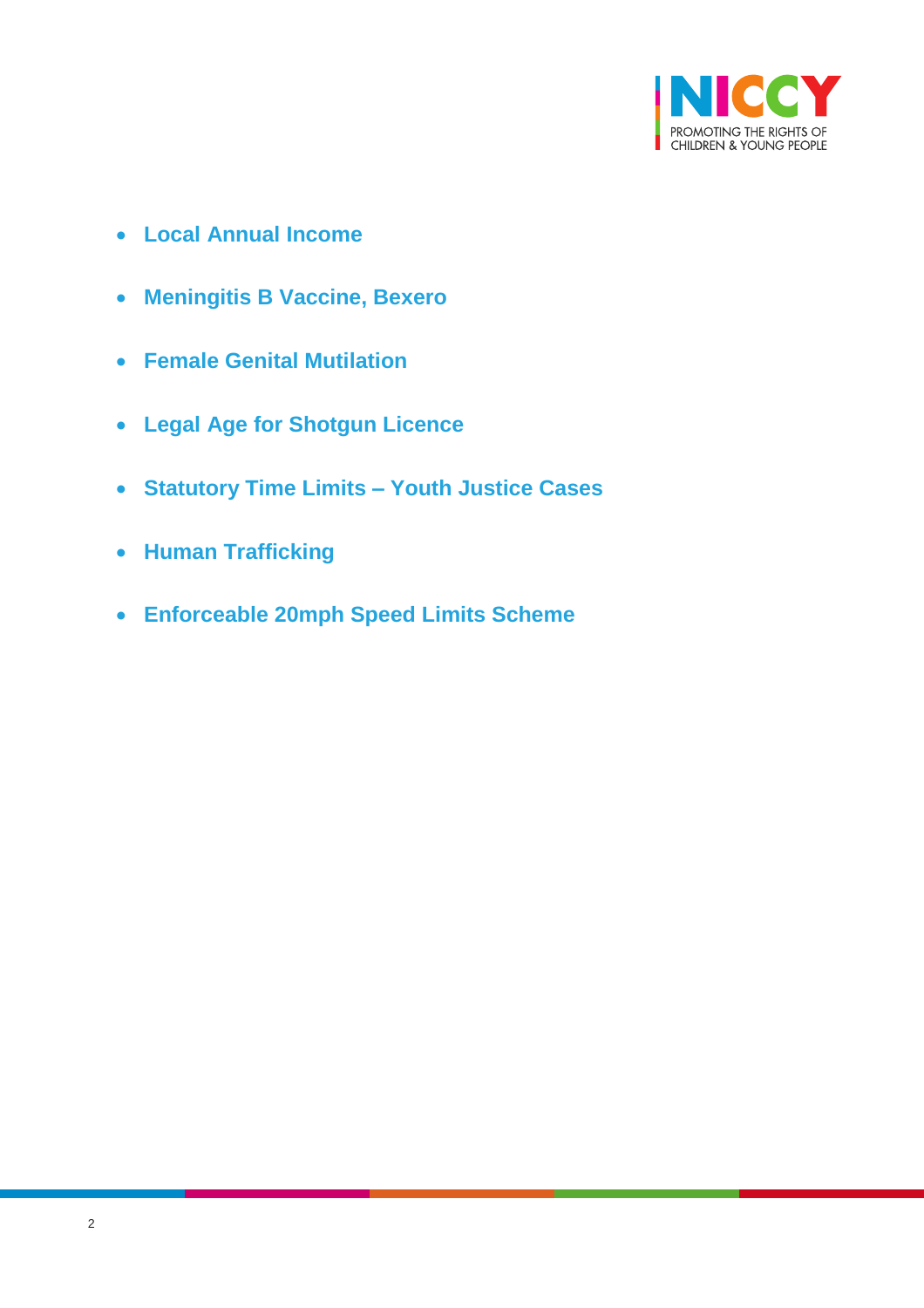

# **Office of First and Deputy First Minister**

# <span id="page-2-0"></span>**Departmental Signature Projects**

**Mr Chris Lyttle (APNI – East Belfast) -** To ask the First Minister and deputy First Minister how many children with a disability have benefited from departmental Signature Projects, particularly parenting programmes.

**Mr P Robinson and Mr M McGuinness:** The Signature Programmes are providing a series of direct family support measures through the Community Family Support Programme, the Family Support Hub Signature Programme and the Support for Parents Signature Programme. Through these, it is expected that children with a disability are benefiting. However, currently the only available data relates to the Family Support Hubs Programme, this is set out in the table below:

| <b>Adult Disability</b> | <b>Total</b> |
|-------------------------|--------------|
| Physical                | 40           |
| Learning                | 10           |
| Sensory                 | 6            |
| Total                   | 56           |
|                         |              |
| <b>Child Disability</b> | <b>Total</b> |
| Physical                | 28           |
| Learning                | 80           |
| Sensory                 | 34           |

### **Total in year Q1 – Q3 of 2014 / 2015**

**(22nd April)** [Back to Top](#page-0-0)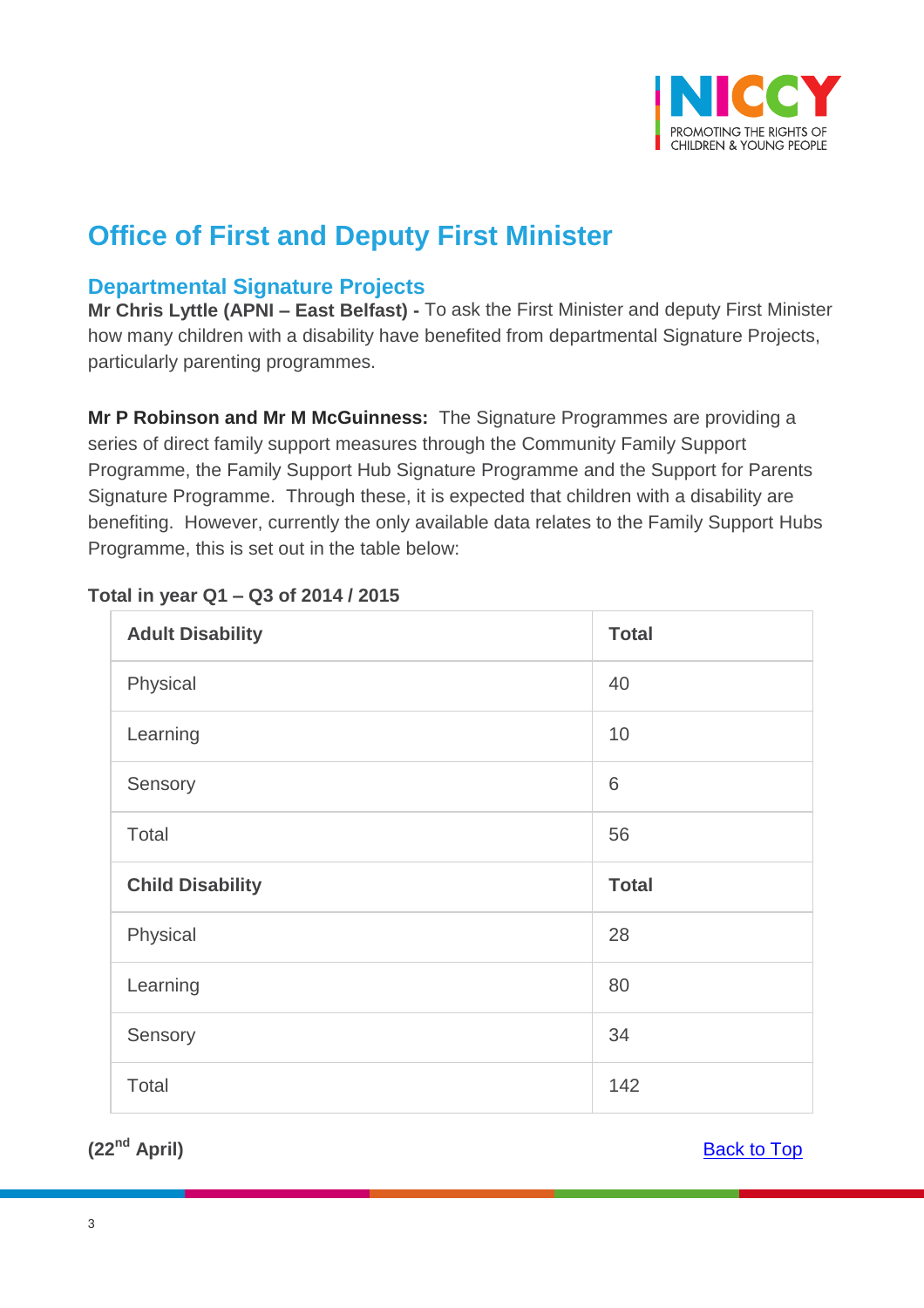

# **Department of Education**

# <span id="page-3-0"></span>**Early Years Funding Cuts**

**Ms Claire Sugden (IND – East Londonderry) -** To ask the Minister of Education to detail the public bodies and relevant stakeholders who were consulted with, prior to his Department's announcement of cuts to Early Years Funding.

**Mr J O'Dowd (Minister of Education):** The Executive's Budget has been reduced by the Westminster Government by £1.5bn over the last five years. As a direct result of this reduction there is significantly reduced money to spend on frontline services such as Education. I have taken every action possible to protect Education funding and those frontline services within the Department of Education's (DE) remit. However, it is simply impossible to protect everything.

My Department's 2015-16 budget consultation process invited all stakeholders within the Education sector to express their views on the 2015-16 Budget for Education. Over 23,000 responses to the consultation were received, which provided me with a significant basis of evidence to inform my final 2015-16 Budget spending plans. In reaching final decisions on the 2015-16 Budget allocations, I:

- Focused on protecting frontline services as far as possible, promoting equality and raising education standards;
- Secured the continuation of specific programmes that reflect the Department's statutory responsibilities;
- Continued to tackle social disadvantage; and
- Ensured that support for children with Special Education Needs is prioritised.

On the 13th January 2015 there was an assembly debate specifically on the Education budget. The majority of MLAs voted to protect school budgets as a priority. During this debate I pointed out that education was much broader than the classroom.

I have protected the Sure Start budget as far as possible so that the original reduction of £2m has been reduced to £1m. The reduction of £1m leaves a Sure Start budget of £24.7m for 2015/16. I was also able to re-instate fully the budget for the Pre School Education Programme. I have also ensured that budget is available in 2015/16 to enable all recipient groups in the Early Years Fund to receive continued funding to the end of the current academic year i.e. 31 August 2015.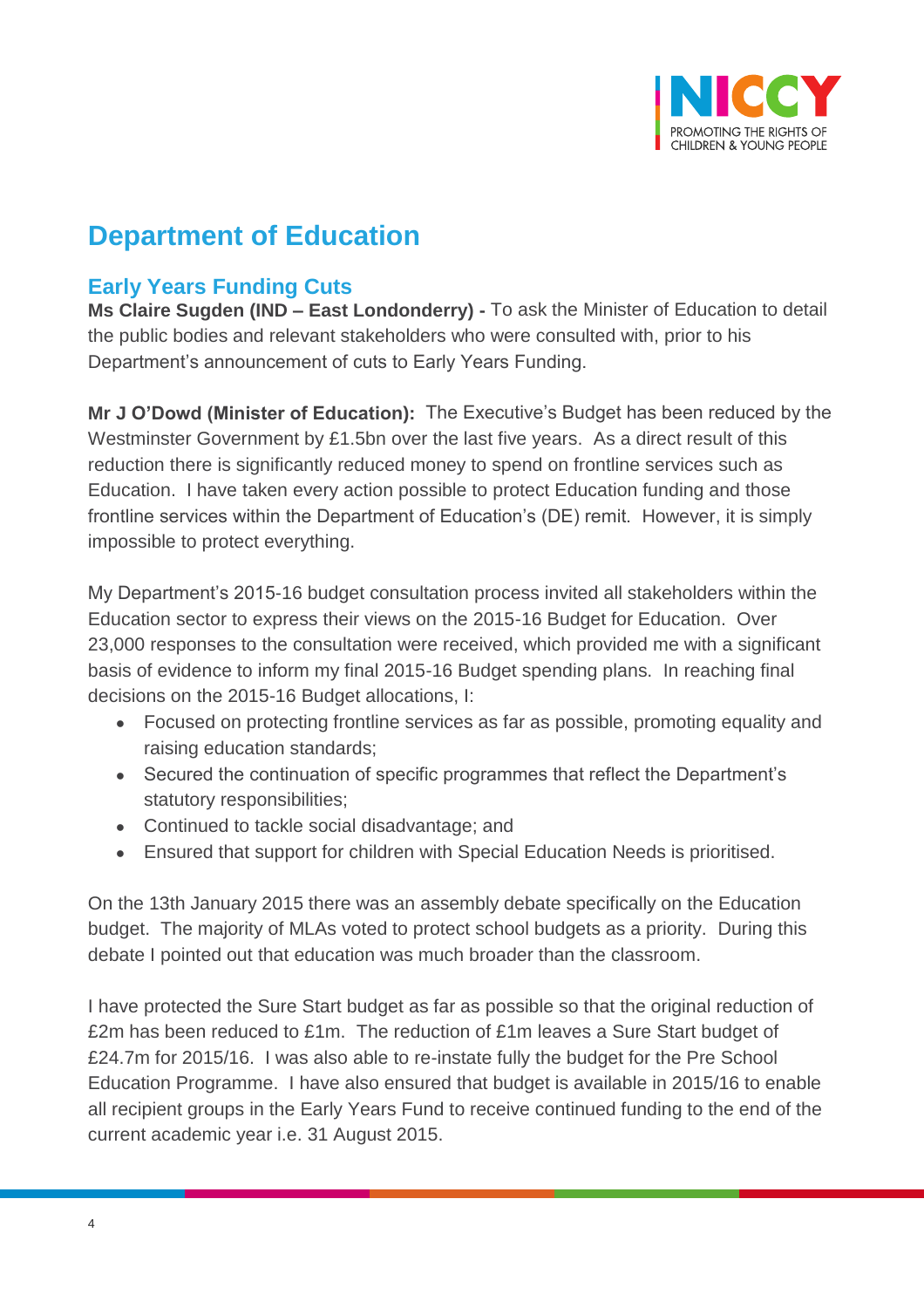

Despite the difficult budgetary position I am continuing to invest over £216m in early years education services to ensure that key services are protected as far as possible. **(21st April)**

[Back to Top](#page-0-0)

# <span id="page-4-0"></span>**Controlled Schools**

**Mr Steven Agnew (GPNI – North Down) -** To ask the Minister of Education how many schools the new controlled body will cover; and how many schools are already covered by another sectoral body.

**Mr J O'Dowd (Minister of Education):** There are currently 566 Controlled schools, all of which may avail of support through the Controlled Schools' Support Council (CSSC) when it is established.

There are a total of 62 integrated schools and 29 Irish medium schools which can avail of support through NICIE and CnaG respectively.

Of the 62 Integrated schools 24 are controlled, and of the 29 Irish medium schools 2 are controlled. These schools can also avail of support from the CSSC. **(21st April)**

### [Back to Top](#page-0-0)

## <span id="page-4-1"></span>**Integrated Education**

**Mrs Dolores Kelly (SDLP – Upper Bann) -** To ask the Minister of Education to outline his Department's plans to improve availability of integrated education in Lurgan, Portadown and Banbridge over the next five years.

**Mr J O'Dowd (Minister of Education):** I commissioned the then Education and Library Boards, now the Education Authority (EA), working in close conjunction with the Catholic Council for Maintained Schools (CCMS) and engaging extensively with other school sectors, to develop collective strategic plans on an area basis, within the published terms of reference.

The NI Council for Integrated Education (NICIE) is funded by my Department to lead, promote and facilitate the development and growth of integrated education.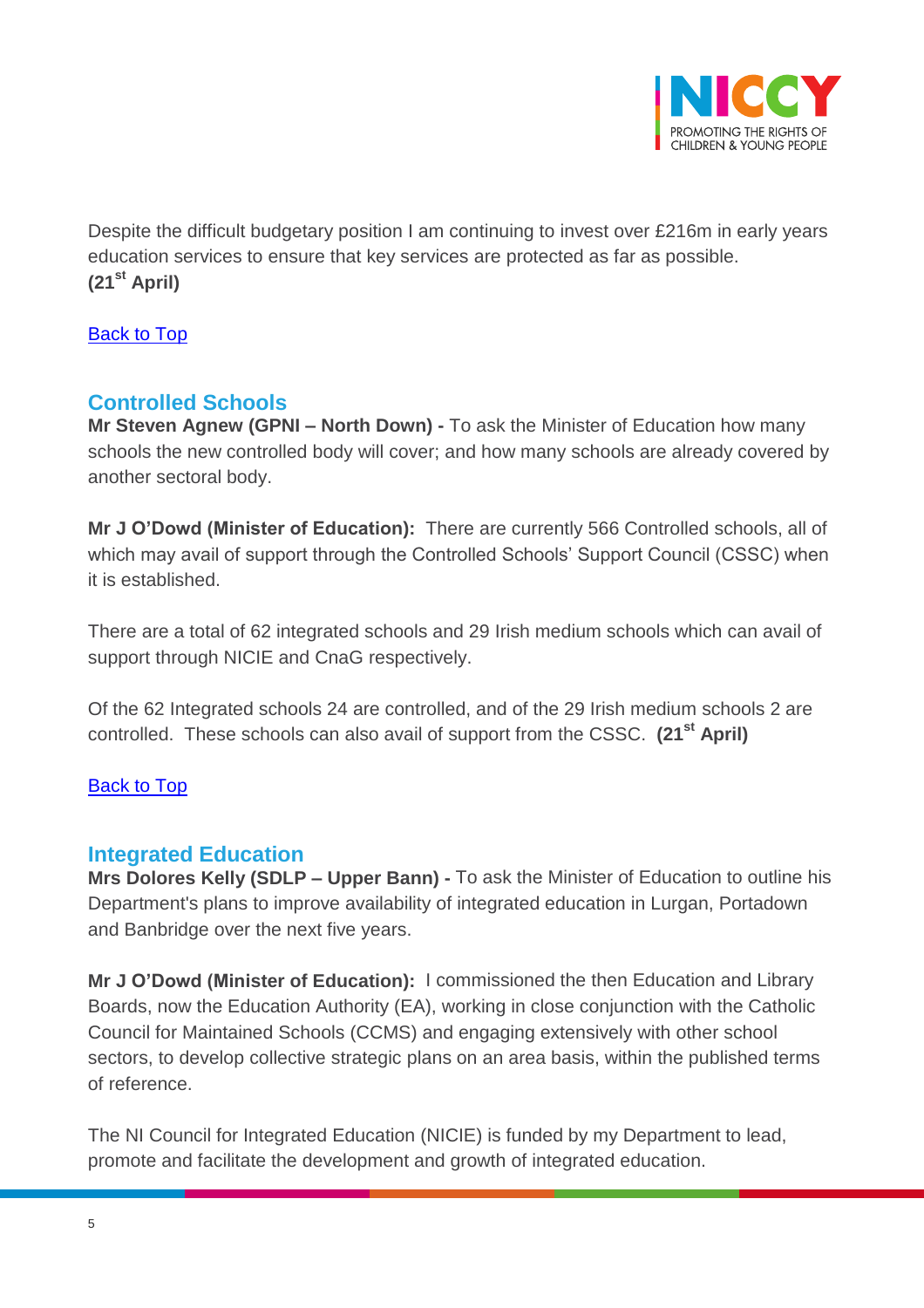

Planning for new integrated schools is dependent therefore upon collaboration between NICIE and the EA and CCMS.

As part of the area planning process, the EA is required to consider proposals from all sectors, including the integrated sector. Proposers must make a robust case for change which clearly demonstrates demand and is based on the creation of viable and sustainable provision in line with the Sustainable Schools Policy.

Last year I commissioned NICIE, in conjunction with the Southern Education and Library Board and CCMS, to carry out a strategic review of the need for additional integrated primary provision in the Portadown, Craigavon and Lurgan areas. I understand this review is still ongoing. **(21st April)**

### [Back to Top](#page-0-0)

## <span id="page-5-0"></span>**Integrated Education**

**Mrs Dolores Kelly (SDLP – Upper Bann) -** To ask the Minister of Education how many schools have requested, or been invited, to transform into integrated education schools in the last three years.

**Mr J O'Dowd (Minister of Education):** It is a matter for the Board of Governors of a school in consultation with the wider school community to consider transformation.

In the last three years, three development proposals have been published by schools seeking to transform to integrated status.

The three schools are Clintyclay Primary School, Mallusk Primary School and Loughries Primary school. **(21st April)**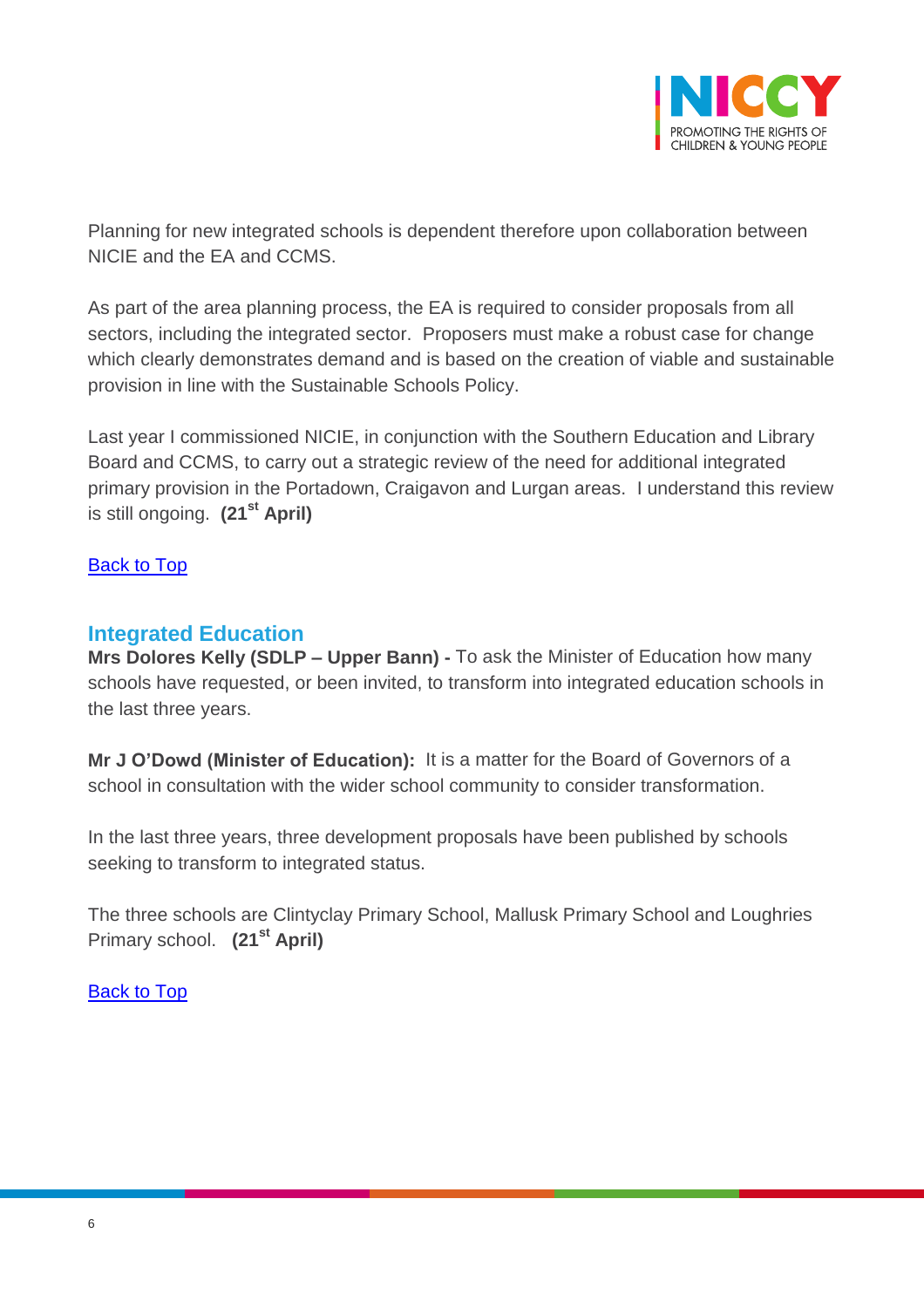

# <span id="page-6-0"></span>**Joint Management**

**Mr Steve Agnew (GPNI – North Down) -** To ask the Minister of Education, pursuant AQW 43070/11-15, whether joint management will take the form of two schools coming together under joint management but remain in separate buildings or come together in one school.

**Mr J O'Dowd (Minister of Education):** A jointly managed school will be a single school under one Board of Governors, but as with other existing schools could operate on a split site arrangement. **(21st April)**

## [Back to Top](#page-0-0)

# <span id="page-6-1"></span>**Assessing Shared Education Projects**

**Mr Steven Agnew (GPNI – North Down) -** To ask the Minister of Education what experience and practical knowledge members of the Education and Training Inspectorate have in relation to assessing shared education projects.

**Mr J O'Dowd (Minister of Education):** The ETI has established a core team of inspectors for shared education. The inspectors have experience of evaluating shared education through the Inspectorate's evaluation of the 19 projects included in the International Fund for Ireland's Sharing in Education Programme over the period 2010-13.

Inspectors also have experience of evaluating the impact of the Community Relations, Equality and Diversity in Education (CRED) policy which encourages schools and youth settings to work collaboratively. Both reports are available on the ETI website at: [http://www.etini.gov.uk/international-fund-for-irelands-sharing-in-education-programme/a](http://www.etini.gov.uk/international-fund-for-irelands-sharing-in-education-programme/a-final-evaluation-of-the-international-fund-for-irelands-sharing-in-education-programme.pdf)[final-evaluation-of-the-international-fund-for-irelands-sharing-in-education-programme.pdf](http://www.etini.gov.uk/international-fund-for-irelands-sharing-in-education-programme/a-final-evaluation-of-the-international-fund-for-irelands-sharing-in-education-programme.pdf)

[http://www.etini.gov.uk/index/surveys-evaluations/surveys-evaluations-primary/surveys](http://www.etini.gov.uk/index/surveys-evaluations/surveys-evaluations-primary/surveys-evaluations-primary-2015/an-evaluation-of-the-impact-of-the-cred-policy-in-schools-and-youth-organisations.pdf)[evaluations-primary-2015/an-evaluation-of-the-impact-of-the-cred-policy-in-schools-and](http://www.etini.gov.uk/index/surveys-evaluations/surveys-evaluations-primary/surveys-evaluations-primary-2015/an-evaluation-of-the-impact-of-the-cred-policy-in-schools-and-youth-organisations.pdf)[youth-organisations.pdf](http://www.etini.gov.uk/index/surveys-evaluations/surveys-evaluations-primary/surveys-evaluations-primary-2015/an-evaluation-of-the-impact-of-the-cred-policy-in-schools-and-youth-organisations.pdf)

The core team of inspectors are supported by associate assessors who have undertaken training and professional updating in relation to evaluating shared education. **(21st April)**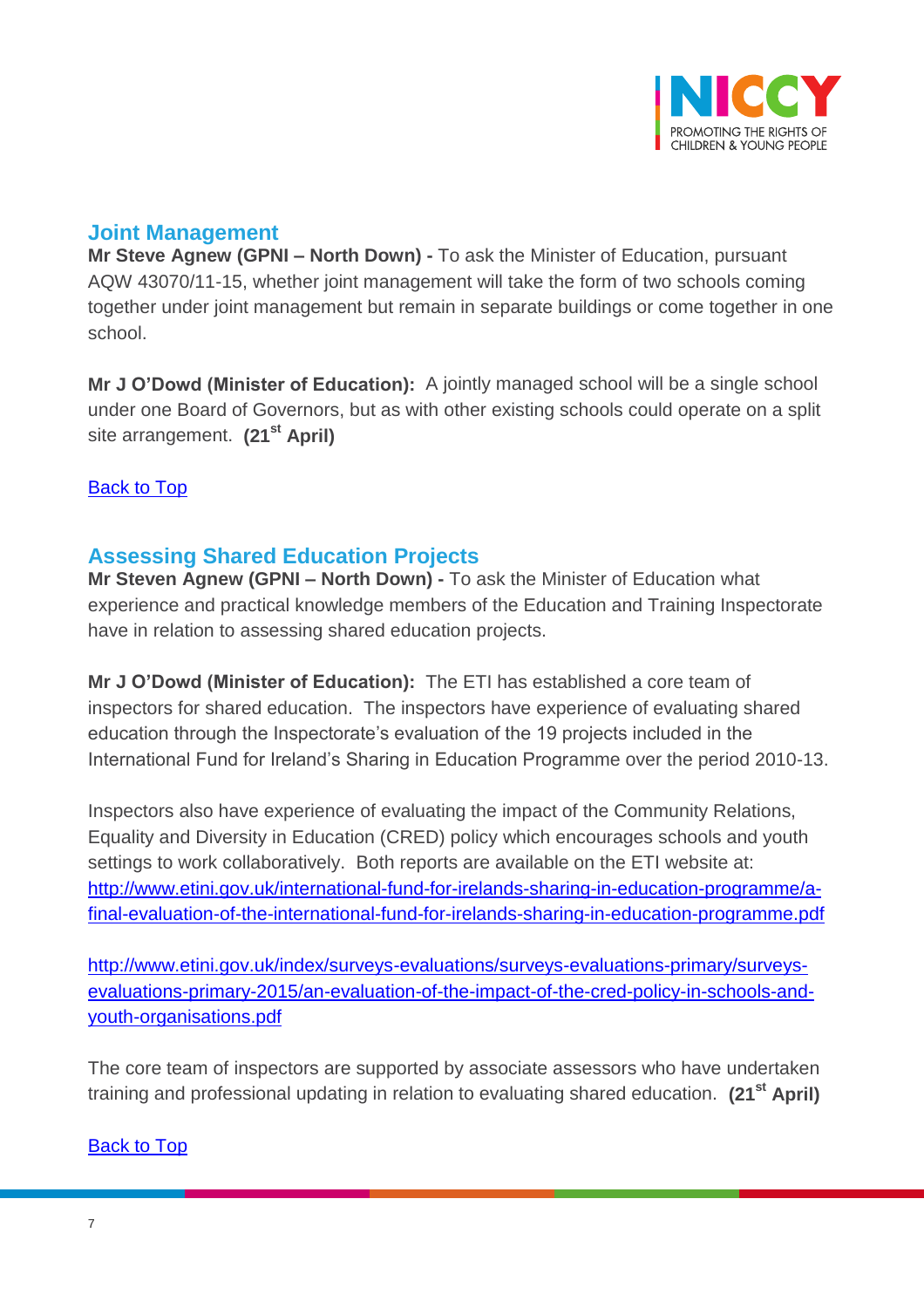

# <span id="page-7-0"></span>**Free School Transport**

**Mr Danny Kinahan (UUP – South Antrim) -** To ask the Minister of Education whether he will guarantee that parents from the Lurgan area sending their children to selective grammar schools outside Lurgan will be eligible for free school transport, now that St Ronan's College has been re-designated as a voluntary non-selective grammar school.

**Mr J O'Dowd (Minister of Education):** The use of the term 'free school transport' is misleading as the considerable cost of the service is borne by the Education budget at an average cost per child of approximately £830 per year. No pupil can be guaranteed assistance with school transport unless they meet the eligibility criteria set out in the Home to School Transport policy. The two eligibility criteria are 'distance' and 'suitable' school' in terms of management category of school. The management categories are Catholic Maintained, Controlled and Other Voluntary, Integrated, Irish Medium, and Denominational Grammar and Non-Denominational Grammar, and parents may select a category for their child. With respect to grammar schools, the management category does not depend upon selection tests, therefore these are excluded from consideration by the policy.

For a post-primary pupil to be eligible for assistance with transport, either: the chosen school must be more than three miles from their home and there must be no other school in the same category within three miles of their home; or, where there are other schools in the same category within three miles of their home then the parent(s) must have applied for a place in each such school and been refused a place in all. **(21st April)**

### [Back to Top](#page-0-0)

## <span id="page-7-1"></span>**Delivering Social Change Signature Projects**

**Mr Steven Agnew (GPNI – North Down) -** To ask the Minister of Education, whether two integrated schools sharing would meet the criteria for the Delivering Social Change Signature Projects, particularly that partnerships must include schools from different sectors and also schools from different community backgrounds.

**Mr J O'Dowd (Minister of Education):** Two integrated schools sharing are unlikely to meet the criteria of schools from different sectors, but each application will be judged on its merits. Such an application would have to demonstrate what the additional educational and reconciliation benefits would be to both of the partnering schools. **(21st April)**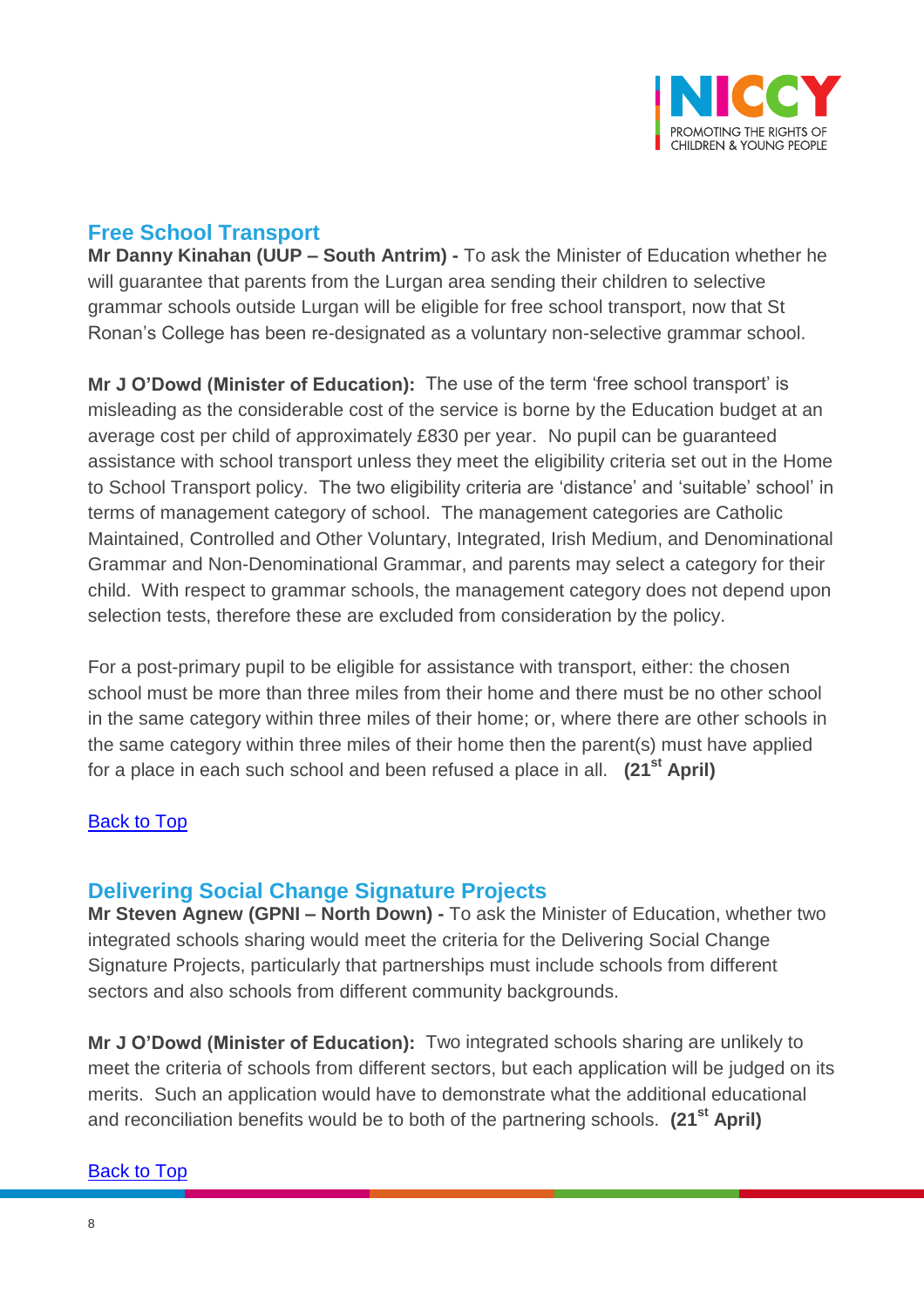

# <span id="page-8-0"></span>**Free School Meals**

**Mr Seán Rogers (SDLP – South Down) -** To ask the Minister of Education how many children were entitled to free school meals in each Education and Library Board area in the last three years. **[Priority Written]**

**Mr J O'Dowd (Minister of Education):** The tables below shows the number of pupils entitled to free school meals split by the former Education and Library Board areas. The total number of pupils has also been supplied for the purposes of providing context.

### **Pupils entitled to free school meals by Education and Library Board area, 2014/15**

|                                     | <b>BELB</b> | <b>WELB</b> | <b>NEELB</b> | <b>SEELB</b> | <b>SELB</b> | <b>Total</b> |
|-------------------------------------|-------------|-------------|--------------|--------------|-------------|--------------|
| <b>Free school</b><br>meal entitled | 12,217      | 11,748      | 9,794        | 9,434        | 12,333      | 55,526       |
| <b>Total</b><br>enrolment           | 26,217      | 29,966      | 38,599       | 37,491       | 42,769      | 175,042      |

#### **Primary schools**

### **Post-primary schools**

|                                        | <b>BELB</b> | <b>WELB</b> | <b>NEELB</b> | <b>SEELB</b> | <b>SELB</b> | <b>Total</b> |
|----------------------------------------|-------------|-------------|--------------|--------------|-------------|--------------|
| <b>Free school</b><br>meal<br>entitled | 8,641       | 8,654       | 6,363        | 5,247        | 8,331       | 37,236       |
| <b>Total</b><br>enrolment              | 29,099      | 25,100      | 31,284       | 24,398       | 32,672      | 142,553      |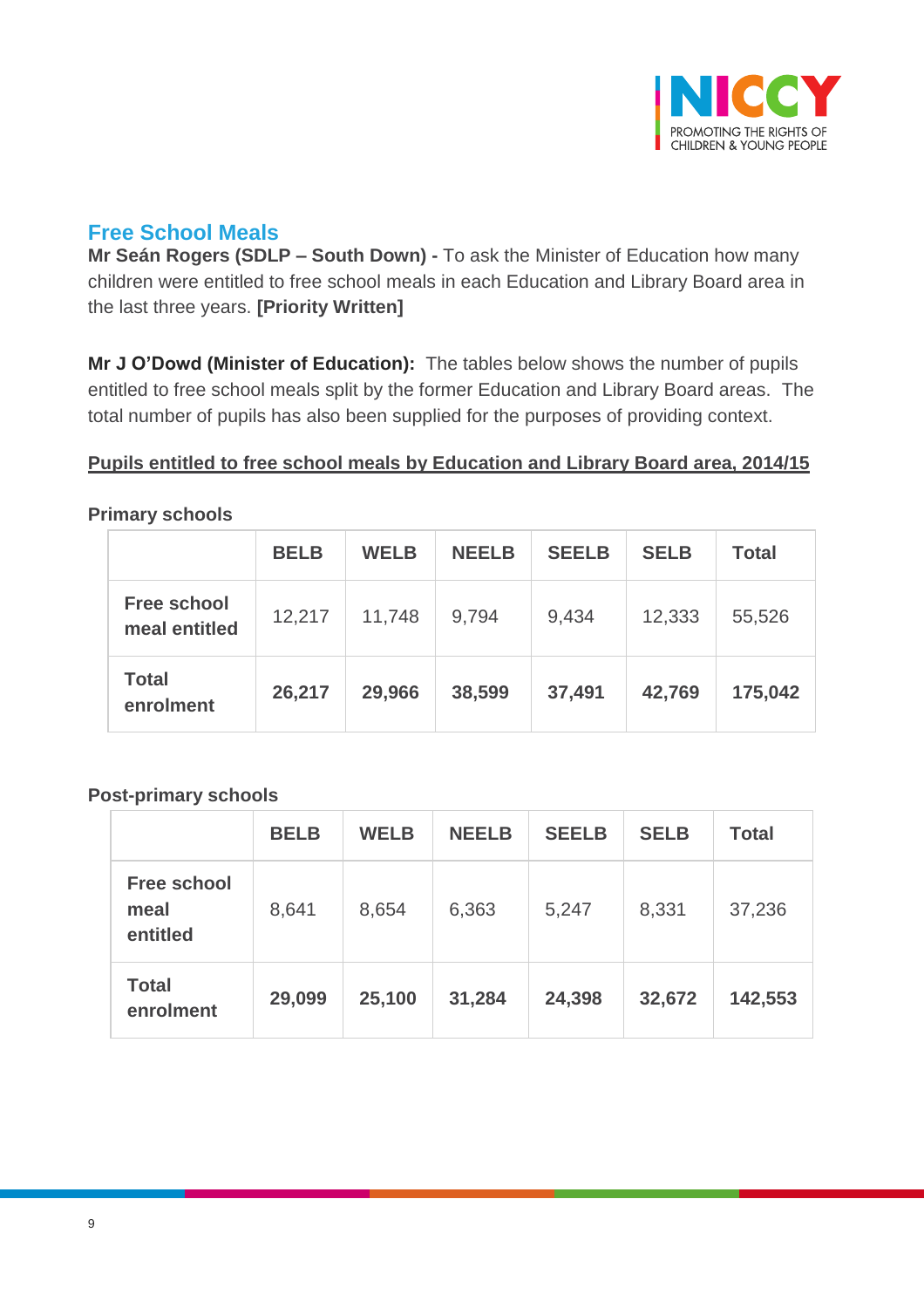

## **Nursery schools**

|                                     | <b>BELB</b> | <b>WELB</b> | <b>NEELB</b> | <b>SEELB</b> | <b>SELB</b> | <b>Total</b> |
|-------------------------------------|-------------|-------------|--------------|--------------|-------------|--------------|
| <b>Free school</b><br>meal entitled | 871         | 281         | 262          | 375          | 307         | 2,096        |
| <b>Total enrolment</b>              | 1,518       | 741         | 1,405        | 1,028        | 1,190       | 5,882        |

## **Voluntary and private pre-schools**

|                                     | <b>BELB</b> | <b>WELB</b> | <b>NEELB</b> | <b>SEELB</b> | <b>SELB</b> | <b>Total</b> |
|-------------------------------------|-------------|-------------|--------------|--------------|-------------|--------------|
| <b>Free school</b><br>meal entitled | 145         | 207         | 244          | 171          | 212         | 979          |
| <b>Total enrolment</b>              | 760         | 1,410       | 2,225        | 1,946        | 2,280       | 8,621        |

#### **Total**

|                                        | <b>BELB</b> | <b>WELB</b> | <b>NEELB</b> | <b>SEELB</b> | <b>SELB</b> | <b>Total</b> |
|----------------------------------------|-------------|-------------|--------------|--------------|-------------|--------------|
| <b>Free school</b><br>meal<br>entitled | 21,874      | 20,890      | 16,663       | 15,227       | 21,183      | 95,837       |
| <b>Total</b><br>enrolment              | 57,594      | 57,217      | 73,513       | 64,863       | 78,911      | 332,098      |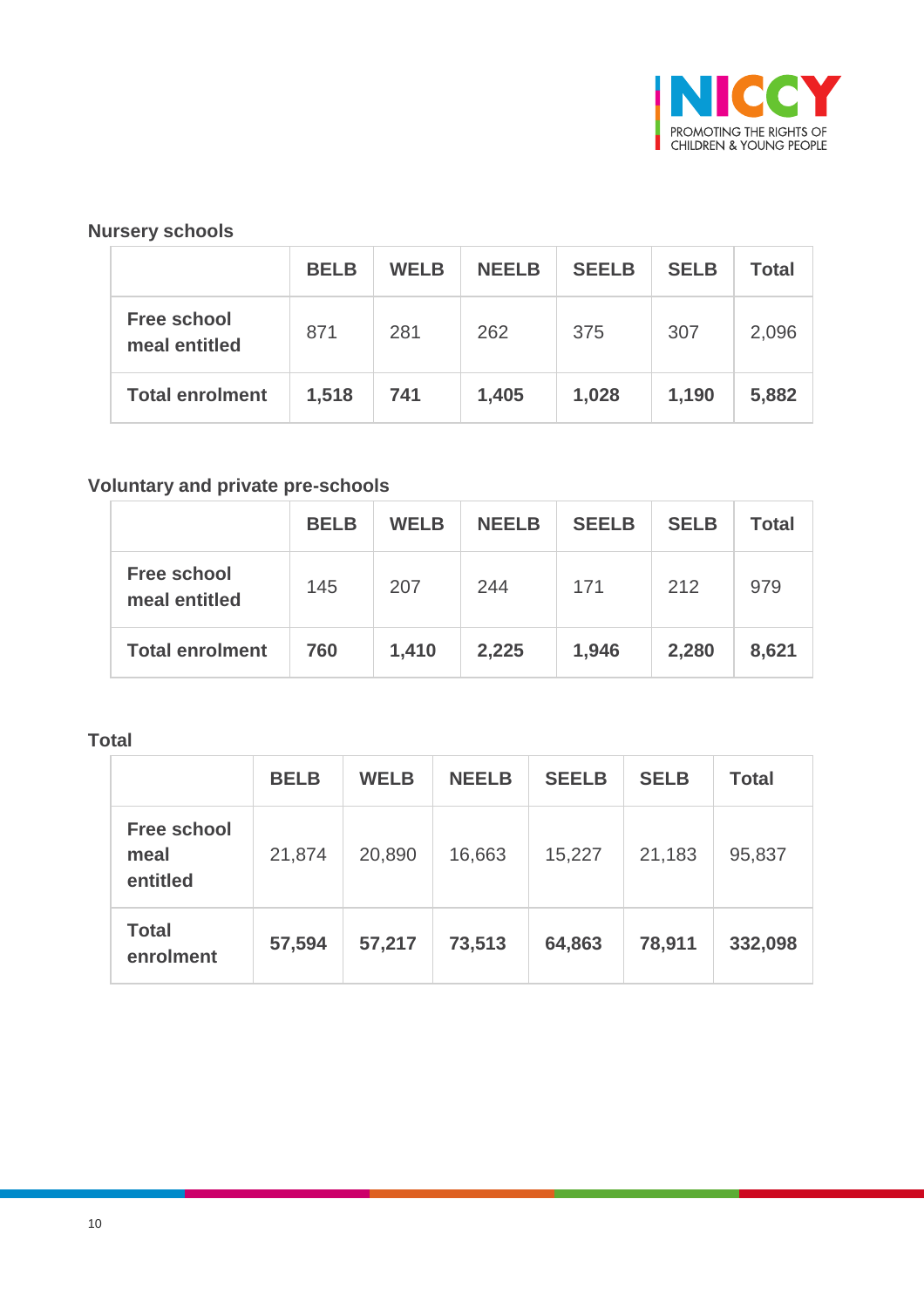

# **Pupils entitled to free school meals by Education and Library Board area, 2013/14**

#### **Primary schools**

|                                        | <b>BELB</b> | <b>WELB</b> | <b>NEELB</b> | <b>SEELB</b> | <b>SELB</b> | <b>Total</b> |
|----------------------------------------|-------------|-------------|--------------|--------------|-------------|--------------|
| <b>Free school</b><br>meal<br>entitled | 11,792      | 11,193      | 9,422        | 8,994        | 11,796      | 53,197       |
| <b>Total</b><br>enrolment              | 25,543      | 29,626      | 38,296       | 36,529       | 41,554      | 171,548      |

### **Post-primary schools**

|                                        | <b>BELB</b> | <b>WELB</b> | <b>NEELB</b> | <b>SEELB</b> | <b>SELB</b> | <b>Total</b> |
|----------------------------------------|-------------|-------------|--------------|--------------|-------------|--------------|
| <b>Free school</b><br>meal<br>entitled | 6,104       | 6,110       | 4,716        | 3,862        | 5,860       | 26,652       |
| <b>Total</b><br>enrolment              | 29,271      | 25,508      | 31,532       | 24,766       | 32,896      | 143,973      |

## **Nursery schools**

|                                     | <b>BELB</b> | <b>WELB</b> | <b>NEELB</b> | <b>SEELB</b> | <b>SELB</b> | <b>Total</b> |
|-------------------------------------|-------------|-------------|--------------|--------------|-------------|--------------|
| <b>Free school</b><br>meal entitled | 842         | 230         | 233          | 372          | 300         | 1,977        |
| <b>Total enrolment</b>              | 1,513       | 737         | 1,400        | 1,018        | 1,184       | 5,852        |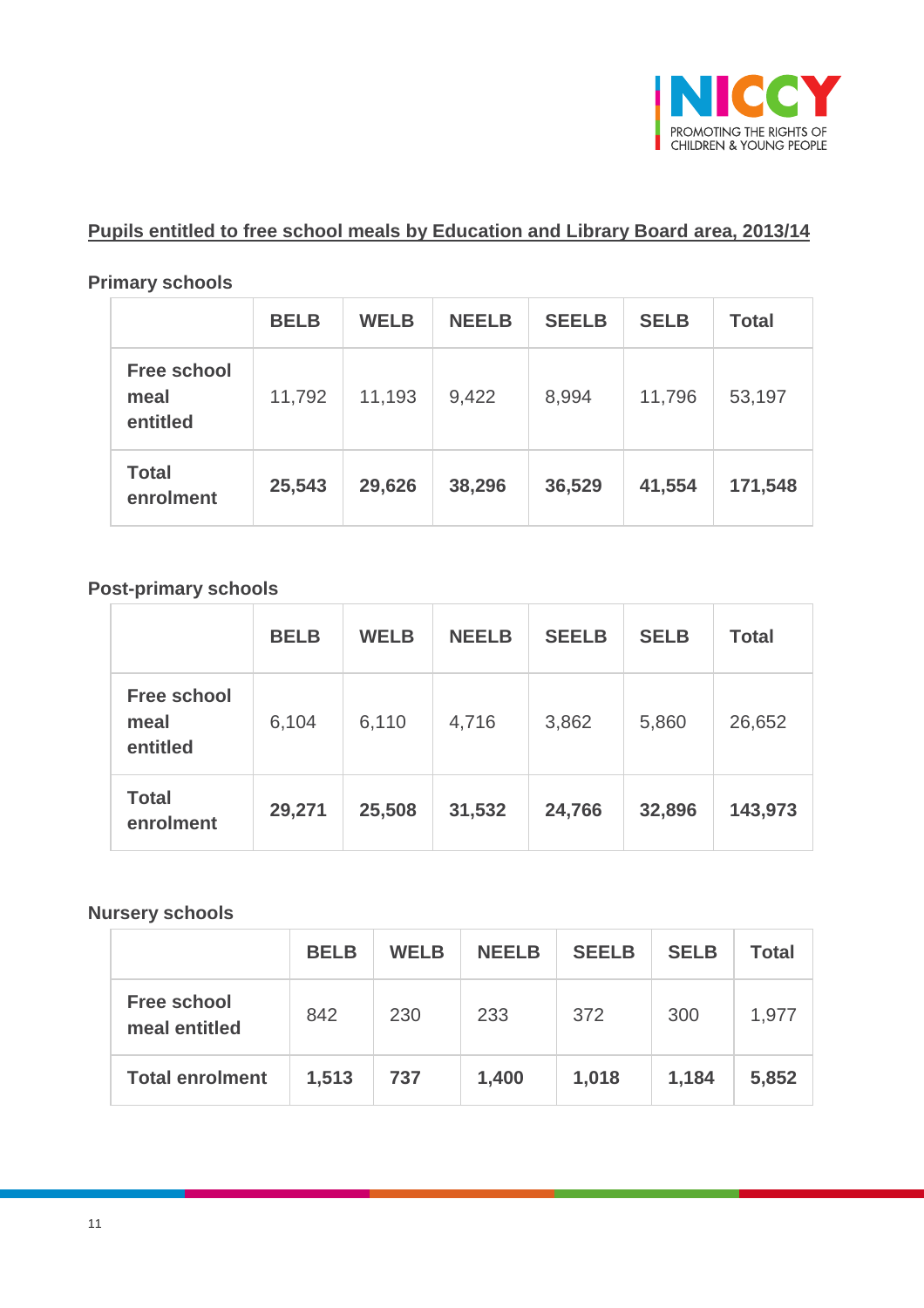

## **Voluntary and private pre-schools**

|                                     | <b>BELB</b> | <b>WELB</b> | <b>NEELB</b> | <b>SEELB</b> | <b>SELB</b> | <b>Total</b> |
|-------------------------------------|-------------|-------------|--------------|--------------|-------------|--------------|
| <b>Free school</b><br>meal entitled | 128         | 155         | 242          | 179          | 230         | 934          |
| <b>Total enrolment</b>              | 702         | 1,317       | 2,157        | 1,878        | 2,306       | 8,360        |

#### **Total**

|                                        | <b>BELB</b> | <b>WELB</b> | <b>NEELB</b> | <b>SEELB</b> | <b>SELB</b> | <b>Total</b> |
|----------------------------------------|-------------|-------------|--------------|--------------|-------------|--------------|
| <b>Free school</b><br>meal<br>entitled | 18,866      | 17,688      | 14,613       | 13,407       | 18,186      | 82,760       |
| <b>Total</b><br>enrolment              | 57,029      | 57,188      | 73,385       | 64,191       | 77,940      | 329,733      |

### **Pupils entitled to free school meals by Education and Library Board area, 2012/13**

#### **Primary schools**

|                                        | <b>BELB</b> | <b>WELB</b> | <b>NEELB</b> | <b>SEELB</b> | <b>SELB</b> | <b>Total</b> |
|----------------------------------------|-------------|-------------|--------------|--------------|-------------|--------------|
| <b>Free school</b><br>meal<br>entitled | 11,184      | 10,640      | 8,571        | 8,748        | 11,032      | 50,175       |
| <b>Total</b><br>enrolment              | 25,043      | 29,256      | 37,700       | 35,701       | 40,334      | 168,034      |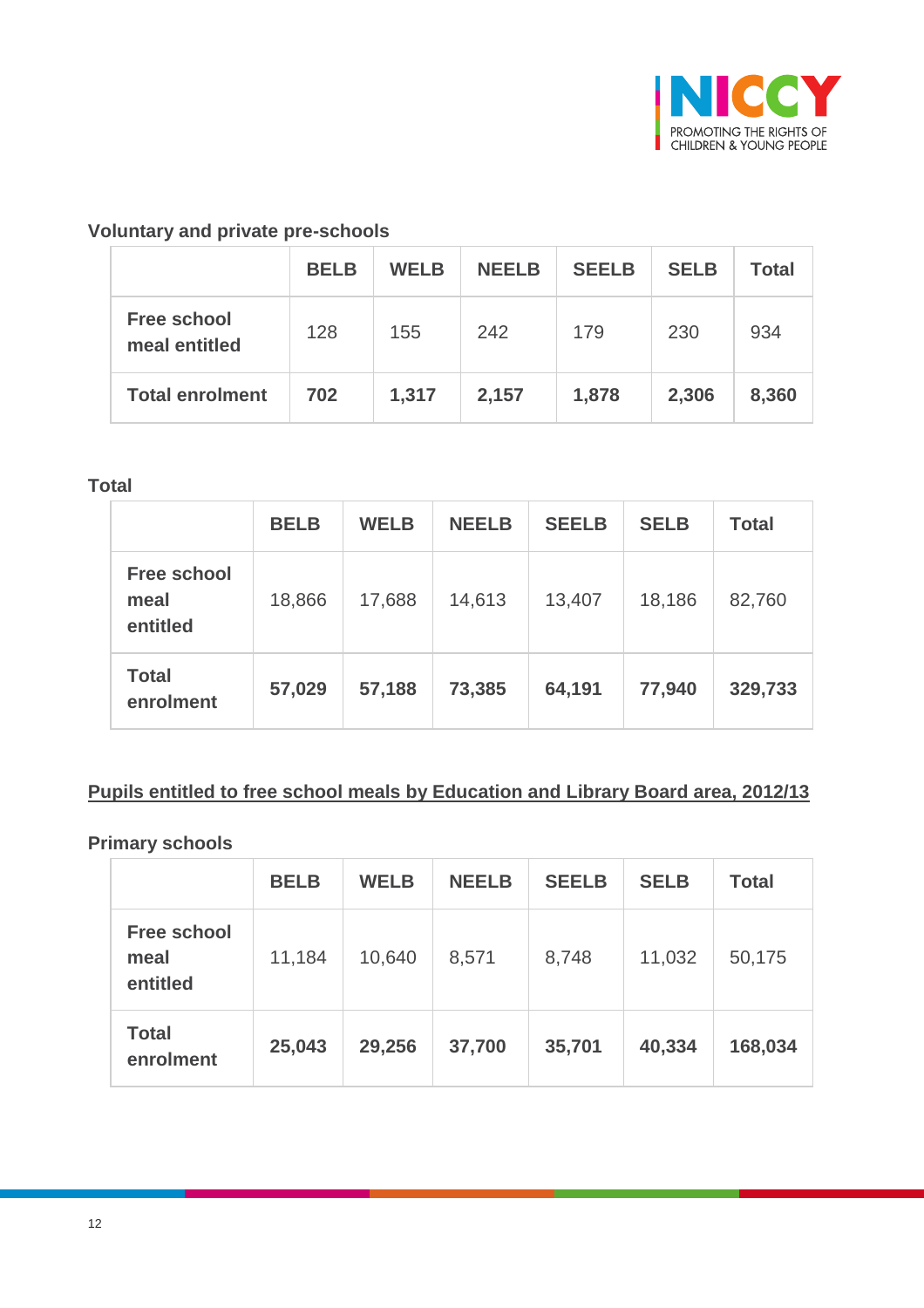

## **Post-primary schools**

|                                        | <b>BELB</b> | <b>WELB</b> | <b>NEELB</b> | <b>SEELB</b> | <b>SELB</b> | <b>Total</b> |
|----------------------------------------|-------------|-------------|--------------|--------------|-------------|--------------|
| <b>Free school</b><br>meal<br>entitled | 6,540       | 6,295       | 4,819        | 3,991        | 6,056       | 27,701       |
| <b>Total</b><br>enrolment              | 29,527      | 25,871      | 32,045       | 25,226       | 32,989      | 145,658      |

#### **Nursery schools**

|                                     | <b>BELB</b> | <b>WELB</b> | <b>NEELB</b> | <b>SEELB</b> | <b>SELB</b> | <b>Total</b> |
|-------------------------------------|-------------|-------------|--------------|--------------|-------------|--------------|
| <b>Free school</b><br>meal entitled | 841         | 267         | 224          | 337          | 265         | 1,934        |
| <b>Total enrolment</b>              | 1,514       | 790         | 1,401        | 1,017        | 1,188       | 5,910        |

## **Voluntary and private pre-schools**

|                                     | <b>BELB</b> | <b>WELB</b> | <b>NEELB</b> | <b>SEELB</b> | <b>SELB</b> | <b>Total</b> |
|-------------------------------------|-------------|-------------|--------------|--------------|-------------|--------------|
| <b>Free school</b><br>meal entitled | 109         | 190         | 222          | 119          | 211         | 851          |
| <b>Total enrolment</b>              | 669         | 1,398       | 2,104        | 1,872        | 2,367       | 8,410        |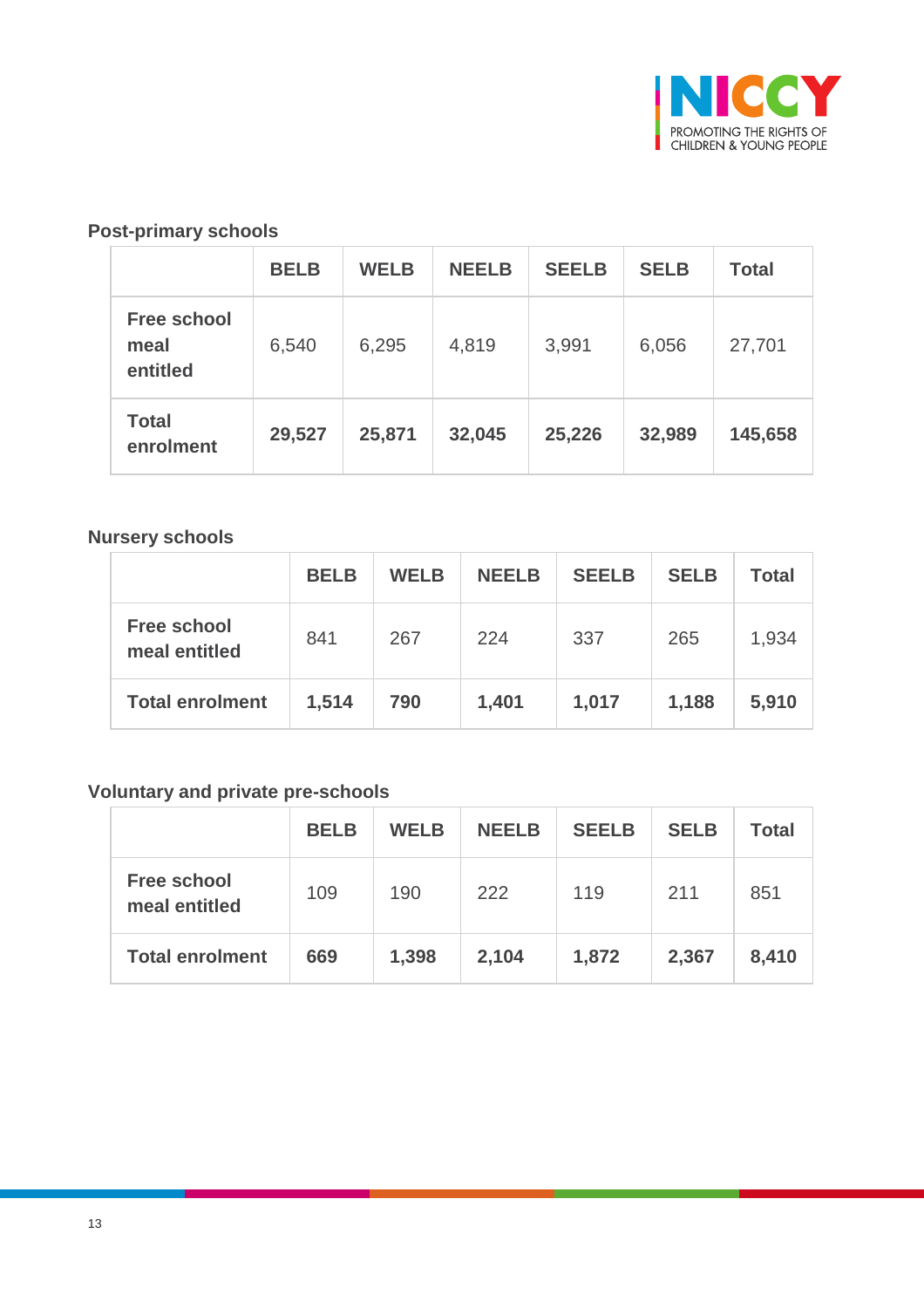

### **Total**

|                                        | <b>BELB</b> | <b>WELB</b> | <b>NEELB</b> | <b>SEELB</b> | <b>SELB</b> | <b>Total</b> |
|----------------------------------------|-------------|-------------|--------------|--------------|-------------|--------------|
| <b>Free school</b><br>meal<br>entitled | 18,674      | 17,392      | 13,836       | 13,195       | 17,564      | 80,661       |
| <b>Total</b><br>enrolment              | 56,753      | 57,315      | 73,250       | 63,816       | 76,878      | 328,012      |

Source: NI school census

#### **Notes:**

- Education and Library Board area refers to the ELB in which the school is located rather than pupil residence.
- Figures for pupils in nursery schools/units and pre-schools include parents who are in receipt of Income Support (IM) and income-based Jobseekers Allowance (JSA). These are two of the benefits which determine eligibility for free school meals.
- Figures for primary include nursery, reception and year 1 7 classes.
- Figures include funded pupils only.

# **(22nd April)**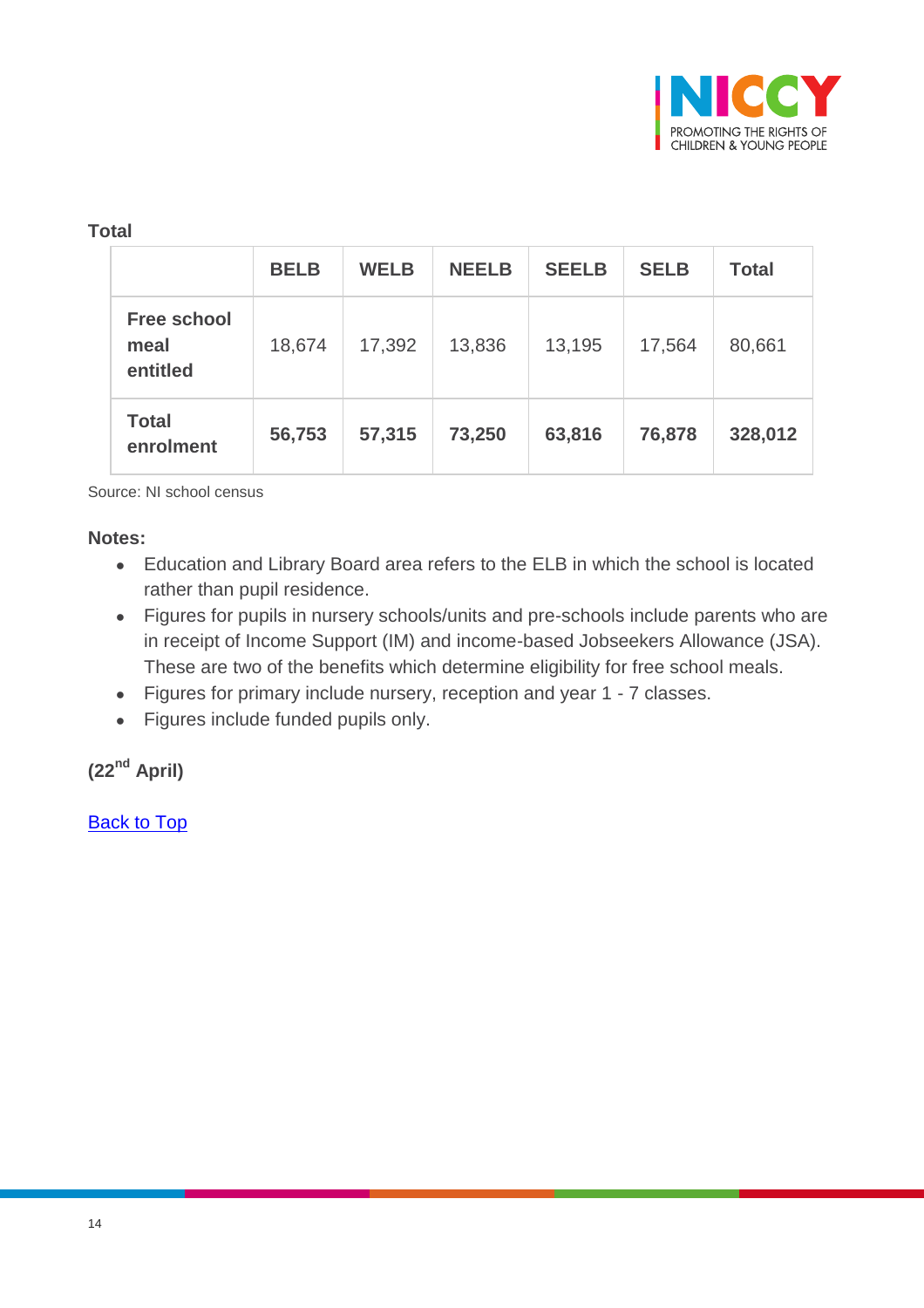

# **Department of the Environment**

# <span id="page-14-0"></span>**Child Protection Measures**

**Mr Jimmy Spratt (DUP – South Belfast) -** To ask the Minister of the Environment what child protection measures have been put in place by the Northern Ireland Environment Agency at country parks following the conviction of a senior member of staff for sex offences against children.

**Mr M Durkan (Minister of the Environment):** I would first of all refer the member to my written response (COR/1103/2015) to your letter of 23 February 2015 in relation to the question tabled.

This reply sets out the arrangements that my Department has in place, including child protection measures to meet the Safe Guarding Vulnerable Groups (Northern Ireland) Order 2007, as amended by the Protection of Freedoms Act 2012, which provides the legislative framework for individuals who are unsuitable from working (in a paid or volunteer capacity) with vulnerable groups, including children, to be barred from such work.

I should point out in this case the conviction referred to was of a historical nature and the individual was not employed by the Department of the Environment at the time of the events.

I would confirm that all individuals offered a post through an open recruitment competition in the Northern Ireland Civil Service (NICS), including my Department must have an AccessNI check undertaken before any formal offer is made. These checks would identify any criminal convictions an individual has at the time at which the request for clearance is made and meets our statutory obligation.

I can assure you that the recent case which you raise has been dealt within in accordance with the appropriate procedures. Due to data protection provisions individual cases cannot be discussed, however, I would again confirm that the individual you referred to is no longer employed in my Department.

In addition I have asked that NIEA review the current measures in place to identify any additional guidance and training required for staff in relation to their role in safeguarding children and vulnerable adults at NIEA managed sites.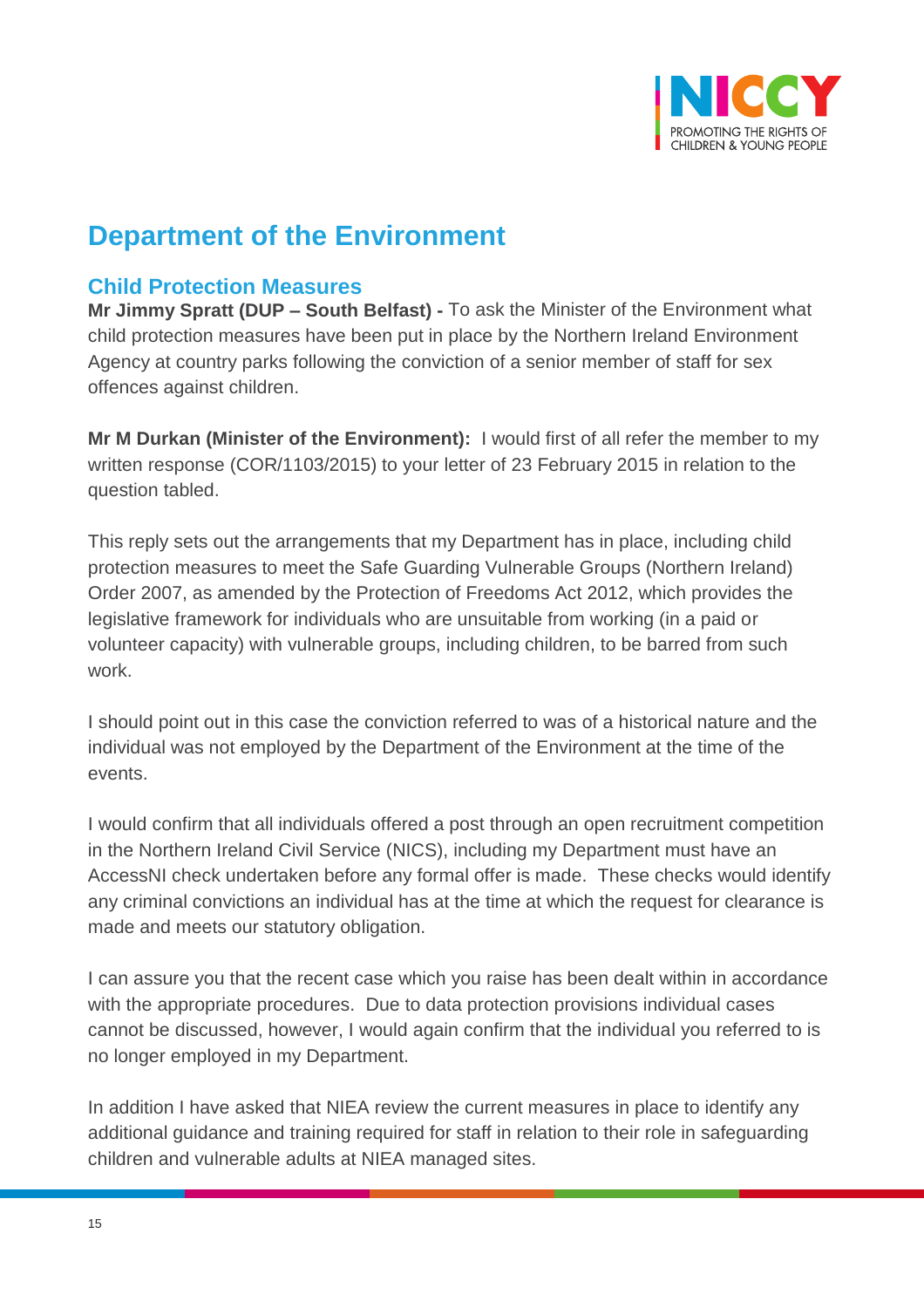

My Department takes its responsibilities in this matter seriously and is committed to protect all vulnerable groups who visit our sites. **(20th April)**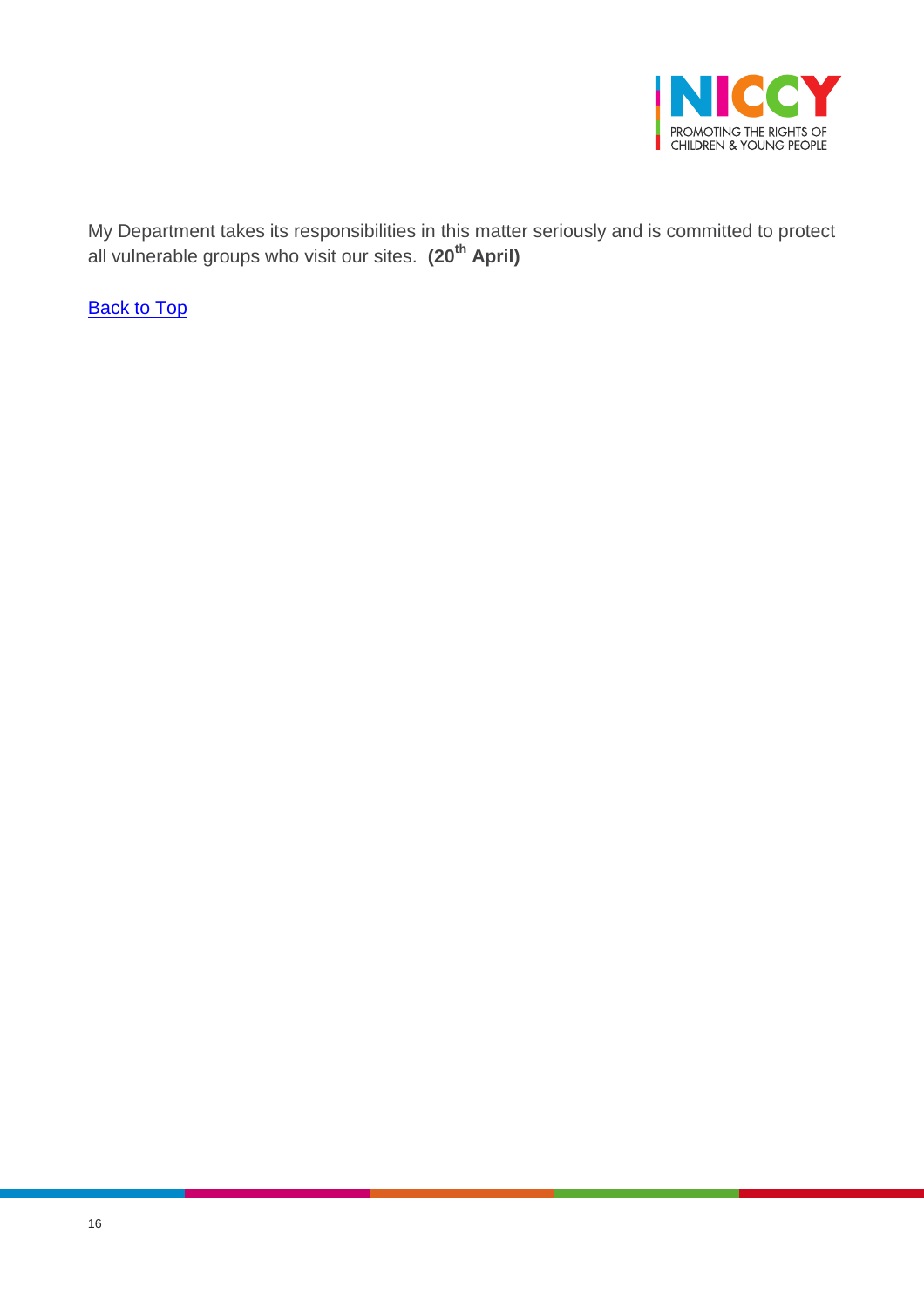

# **Department of Finance and Personnel**

# <span id="page-16-0"></span>**Welfare Reform Bill**

**Mr Stewart Dickson (APNI – East Antrim) -** To ask the Minister of Finance and Personnel for his assessment of the impact of delays, and any potential additional cost, caused by the failure to agree the Final Stage of the Welfare Reform Bill.

**Mr S Hamilton (Minister of Finance and Personnel):** Should the Welfare Reform Bill fail to pass through the NI Assembly, the £114 million reduction set out by Her Majesty's Treasury will apply in full to the Northern Ireland Executive's Budget in 2015-16.

HM Treasury have not indicated the level of reductions beyond 2015-16 however Social Security Agency (SSA) estimates of the foregone UK Exchequer savings of not implementing welfare reform in Northern Ireland are significant and will increase in the coming years reaching £366 million in 2018-19.

In addition to the Resource DEL reductions applied by HM Treasury non-implementation will also lead to significant capital costs associated with developing a bespoke IT system for Northern Ireland.

Failure to proceed with the Welfare Reform Bill will also put at risk the other aspects of the financial package agreed under the Stormont House Agreement. **(20th April)** [Back to Top](#page-0-0)

## <span id="page-16-1"></span>**Unemployment Figures**

**Mr Basil McCrea (NI21 – Lagan Valley) -** To ask the Minister of Finance and Personnel (i) how many people under the age 25 years are unemployed; and (ii) how many of these people have a university degree, broken down by constituency.

**Mr S Hamilton (Minister of Finance and Personnel):** Official estimates of unemployment are sourced to the Labour Force Survey. Over the period December 2014 to February 2015 it is estimated there were 23,000 people aged under 25 who were unemployed.

Further breakdowns of the number of unemployed people aged under 25 by constituency who have a university degree cannot be provided due to the wide survey margins of error for these smaller sub-groups. **(22nd April)** [Back to Top](#page-0-0)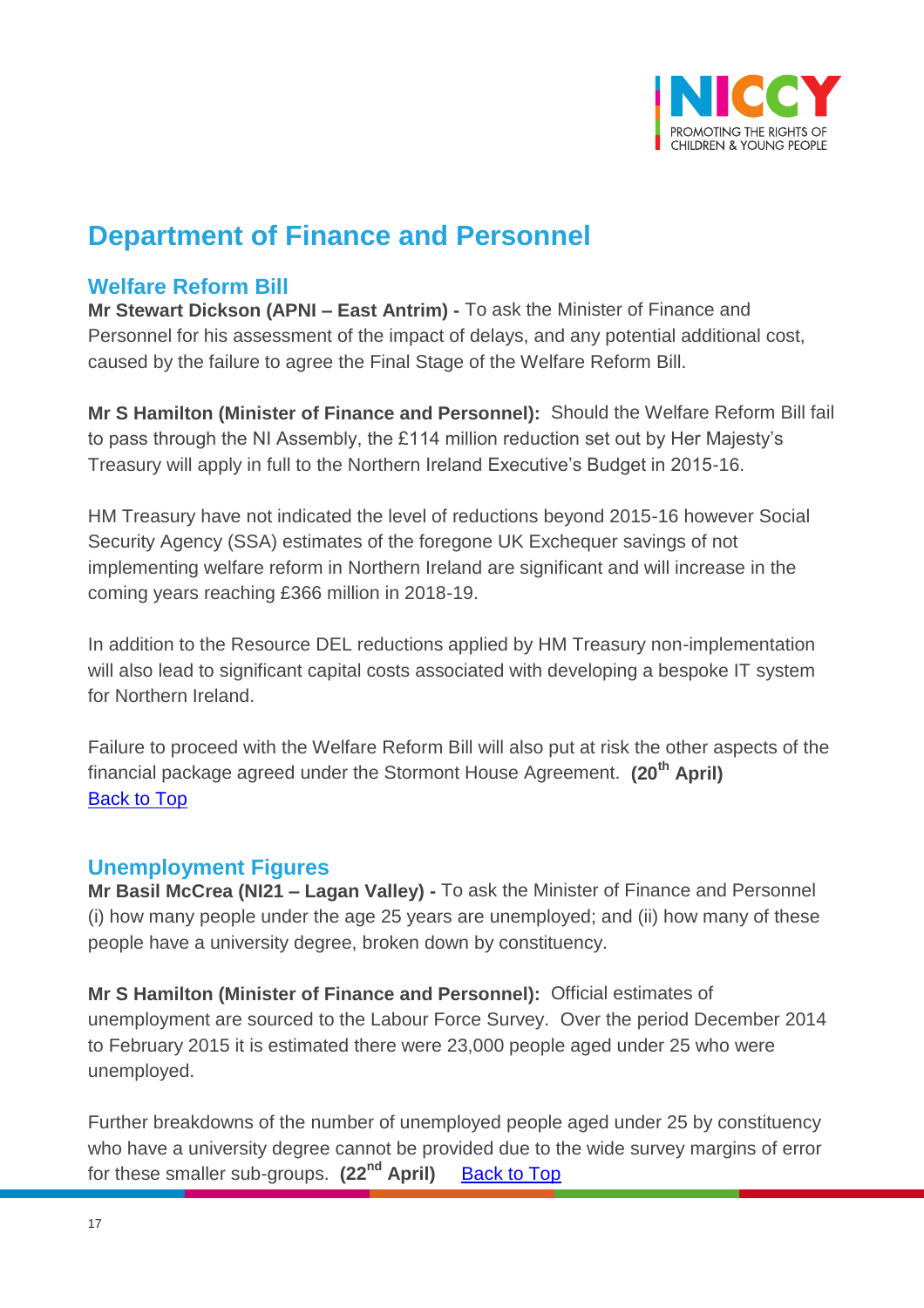

# <span id="page-17-0"></span>**Local Annual Income**

**Ms Michaela Boyle (Sinn Féin – West Tyrone) -** To ask the Minister of Finance and Personnel to detail what proportion of adults earn below the average local annual income.

**Mr S Hamilton (Minister of Finance and Personnel):** Annual earnings estimates are sourced from the Annual Survey of Hours and Earnings (ASHE). In total, 58% of employee jobs are paid less than the arithmetic average gross annual earnings of all employee jobs (full-time and part-time), which was £21,616 in April 2014. **(22nd April)**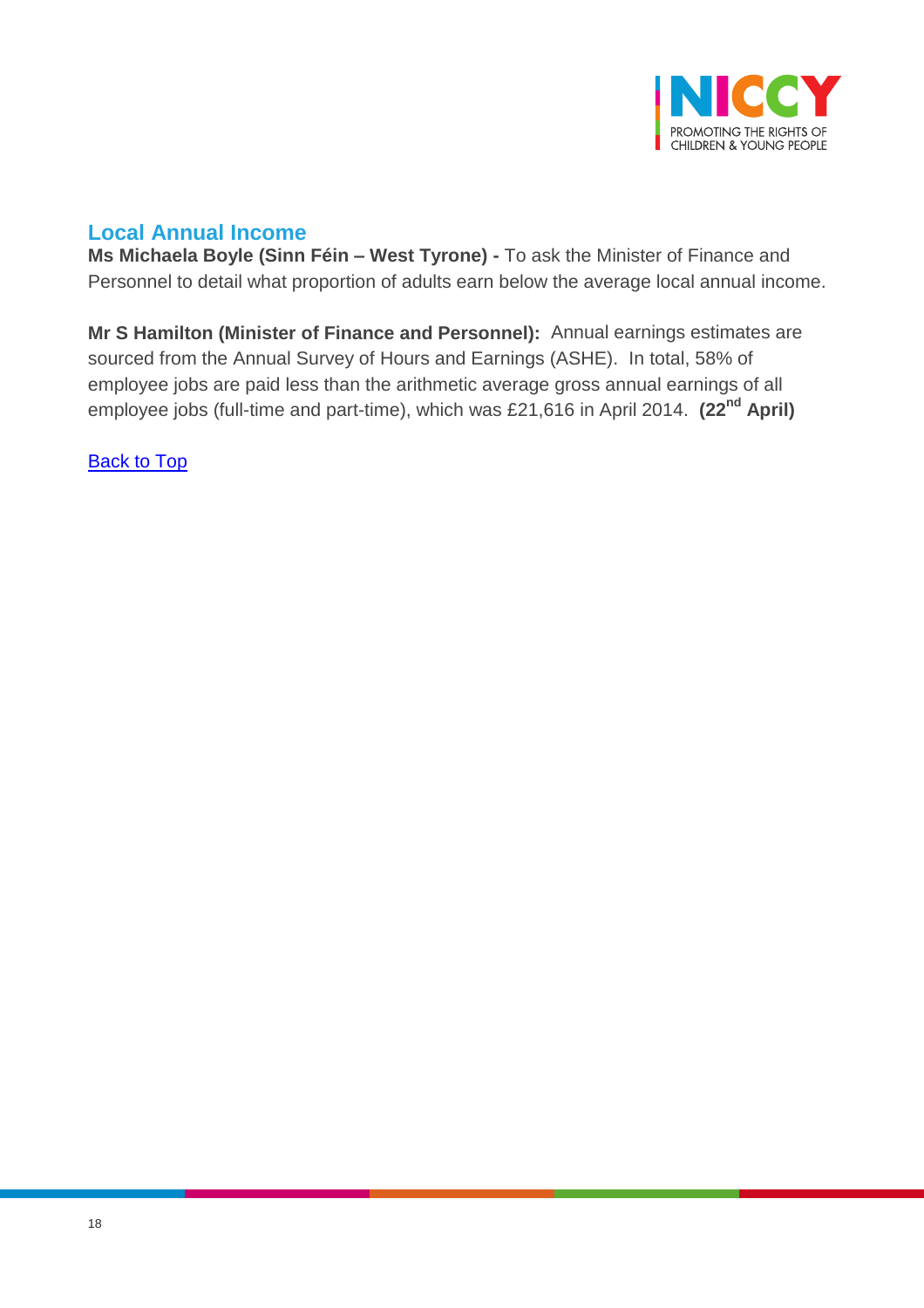

# **Department of Health**

# <span id="page-18-0"></span>**Meningitis B Vaccine, Bexero**

**Mrs Jo-Anne Dobson (UUP – Upper Bann) -** To ask the Minister of Health, Social Services and Public Safety when the first child in Northern Ireland will receive the new Meningitis B vaccine, Bexsero. **[Priority Written]**

**Mr J Wells (Minister of Health, Social Services and Public Safety):** It is our intention to add the Men B vaccine to the routine childhood vaccination schedule from September 2015, subject to the vaccine manufacturer being able to deliver adequate supplies of the vaccine into the UK to facilitate a sustainable programme. **(21st April)** [Back to Top](#page-0-0)

## <span id="page-18-1"></span>**Female Genital Mutilation**

**Mr Gregory Campbell (DUP – East Londonderry) -** To ask the Minister of Health, Social Services and Public Safety for an estimate of the extent of the practice of Female Genital Mutilation in Northern Ireland in the last five years.

**Mr J Wells (Minister of Health, Social Services and Public Safety):** While I am aware that there are women living in Northern Ireland who were victims of FGM before coming here, I have no evidence that FGM is practiced here. There have been no referrals related to FGM, including into adult services, into any of the Health and Social Care (HSC) Trusts in Northern Ireland in the last five years. I acknowledge that the practice can be difficult to detect, as it often only becomes evident when a woman presents to health services with a condition unrelated to FGM.

I fully acknowledge that there are populations living here for whom FGM is, for whatever reason, a cultural norm in their country of origin. It is for that reason that my Department worked with the Department of Finance and Personnel to produce and publish multiagency guidance on FGM. Also, the three Chief Professional Officers in my Department have written to health and social care professionals advising that they familiarise themselves with the guidance and the actions they need to take when they have reason to believe that a girl or woman has undergone, or is at risk of, FGM.

My Department will continue to engage with other agencies to prevent this horrific crime from being inflicted on women and girls resident in Northern Ireland. **(21st April)**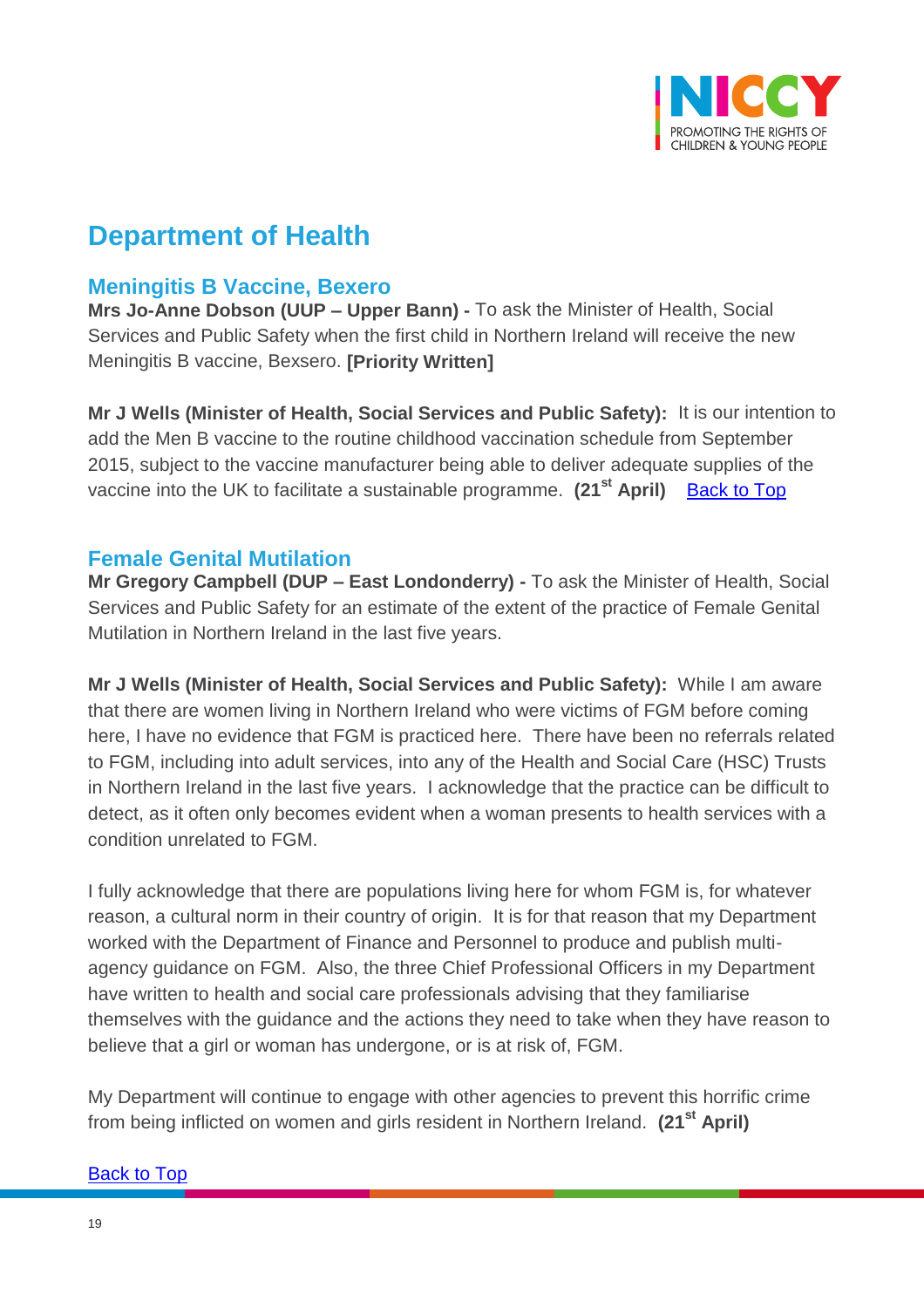

# **Department of Justice**

# <span id="page-19-0"></span>**Legal Age for Shotgun Licence**

**Mr Robin Swann (UUP – North Antrim) -** To ask the Minister of Justice for an update on the change to legislation to reduce the legal age to hold a shotgun licence.

**Mr D Ford (Minister of Justice):** Proposals were presented to the Justice Committee on 4 March following a meeting with stakeholders. Three stakeholder groups represented at that meeting (and a fourth in writing) supported the proposals around the lowering of the age; however, three groups did not attend and remain opposed to the age of 12.

My proposal is that a young person from the age of 12 can use (but not licence) a shotgun under supervision in a police approved clay target club. **(21st April)**

[Back to Top](#page-0-0)

## <span id="page-19-1"></span>**Statutory Time Limits – Youth Justice Cases**

**Mr Mickey Brady (Sinn Féin – Newry and Armagh) -** To ask the Minister of Justice for an update on his Department's work on statutory time limits in youth justice cases.

**Mr D Ford (Minister of Justice):** I plan to introduce statutory time limits in the youth court in October. I wrote to the Justice Committee on 18 March to set out next steps and the timetable for their introduction. I have placed a copy of the timetable in the Library.

My officials have engaged with stakeholder organisations to agree a phased approach to the introduction of the scheme and briefed the Justice Committee on 25 March.

The time limit will initially run from the point a young person is charged with an offence, or in summons cases, from the date the Public Prosecution Service makes a complaint to the court. It will end at the point the first person gives evidence to the court as part of the trial or when a guilty plea is entered.

My officials are currently working with the criminal justice agencies to complete the operational details and finalise draft regulations for the scheme.

This is only the first step towards developing a more rigorous and comprehensive time limit. I believe the end to end time limit envisaged by the Youth Justice Review team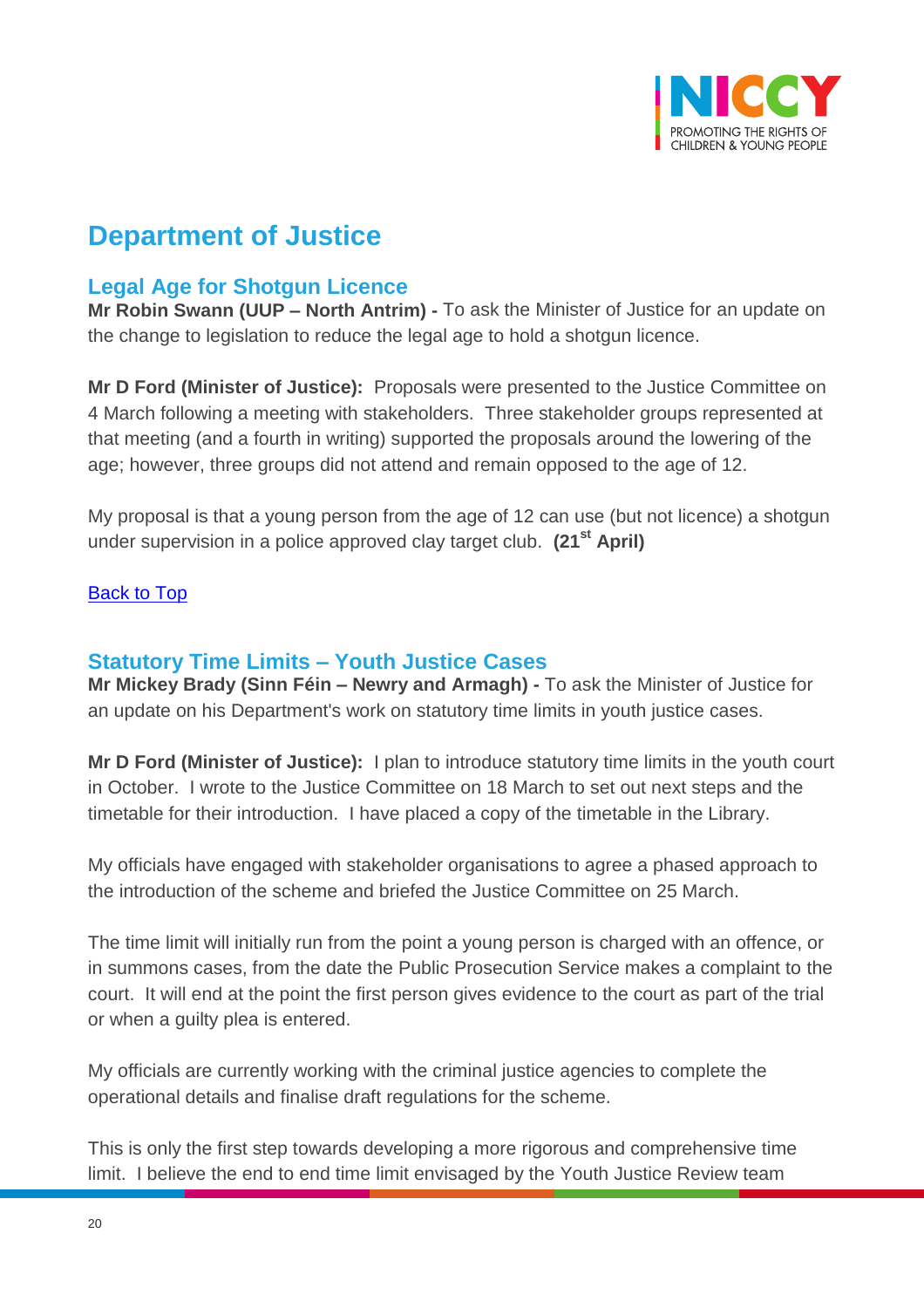

should be our ultimate aim and that the criminal justice system should be taking steps to prepare for a time limit with an extended scope and a shorter duration. As this will require new legislation, my officials will be discussing options with stakeholders over the Summer and will publish a consultation paper in the Autumn.

In the interim, and in order to give greater attention to delay at the early stage of proceedings, I have decided to augment the statutory scheme with an administrative time limit that will cover the early stages of a case. The administrative time limit will be introduced in October with the statutory time limit and will operate until the new legislation needed to deliver a more expansive scheme can be introduced.

I have asked the Criminal Justice Board to monitor closely performance against the statutory and administrative time limits and arrangements will be put in place to track the progress and overall duration of cases.

I also intend to review the operation of the statutory scheme after twelve months to see if the duration of the time limit can be shortened. That will also provide an opportunity to review the range of offences to which the time limit applies together with the use of extensions and the need for exclusions. **(21st April)**

### [Back to Top](#page-0-0)

## <span id="page-20-0"></span>**Human Trafficking**

**Mr Paul Givan (DUP – Lagan Valley) -** To ask the Minister of Justice what criteria are used to determine membership of the Engagement Group on Human Trafficking.

**Mr D Ford (Minister of Justice):** As the response to AQW/41153/11-15 explained, the Engagement Group was established in December 2012. The purpose of the group was, and is, to formalise and improve the engagement between the Department of Justice, police, and relevant statutory and non-governmental organisations on the issue of human trafficking; and to inform the development of human trafficking policy and programmes.

Membership of the group is subject to my approval. A process is in place for reviewing the current membership and considering new requests to join which has been agreed by the Engagement Group. This involves the completion of an application form by any new applicant. These forms are then considered by the Group.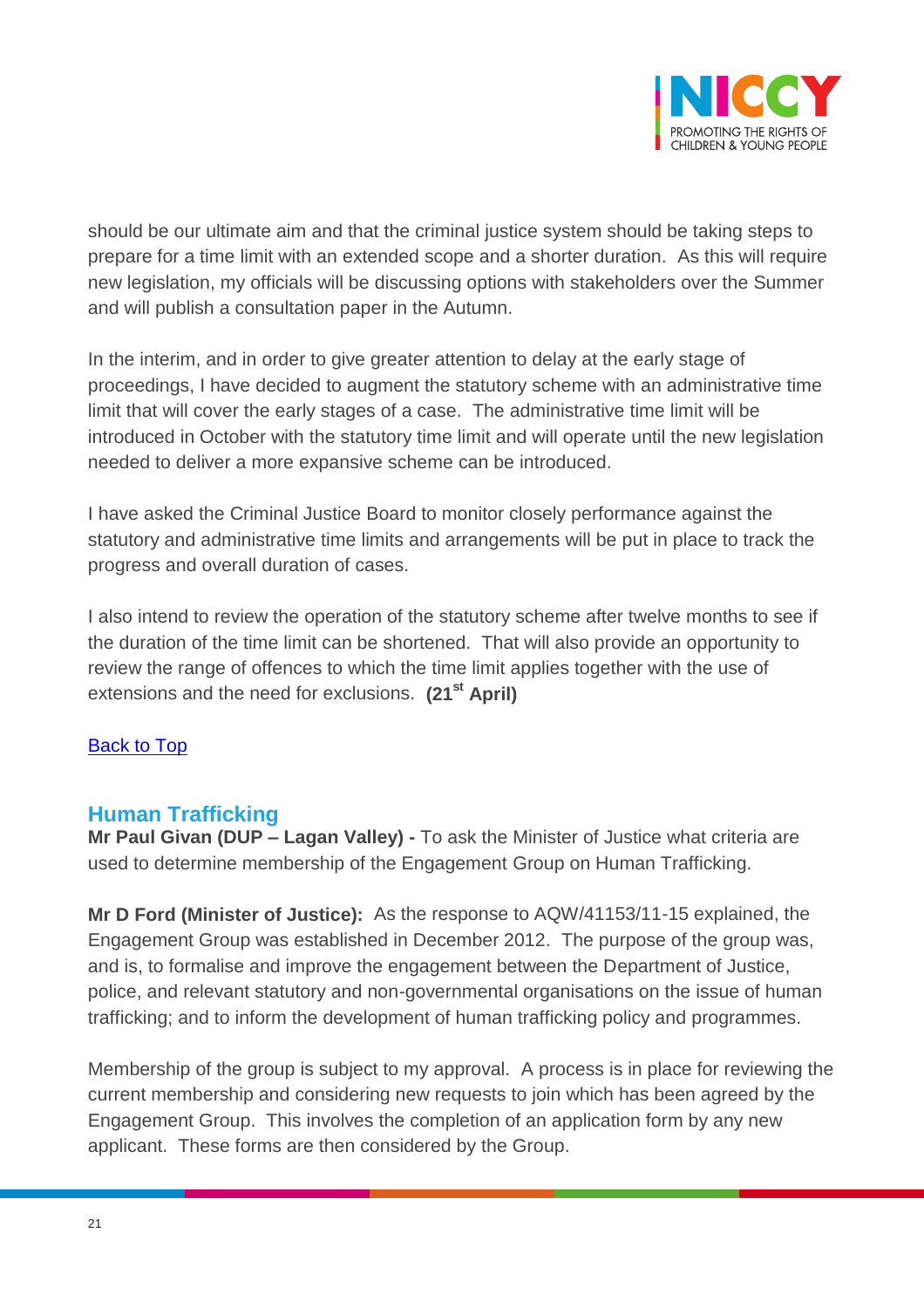

The application form seeks information on:

- the main purpose of each organisation applying;
- the organisation's specific interest in human trafficking and how its current activities contribute to the strategic aims set out in the current Human Trafficking and Exploitation Action Plan;
- what added value the organisation would bring to the Engagement Group;
- the organisation's activities, including any campaigns or initiatives it has been involved in relevant to human trafficking; whether it has any direct contact with victims of human trafficking; what training the organisation has had in relation to human trafficking; and whether it currently provides any training or awareness on the issue.

Support for the strategic aims of the OCTF on human trafficking, and the related action plan, which take account of the legislation is, therefore, a central consideration. **(21st April)**